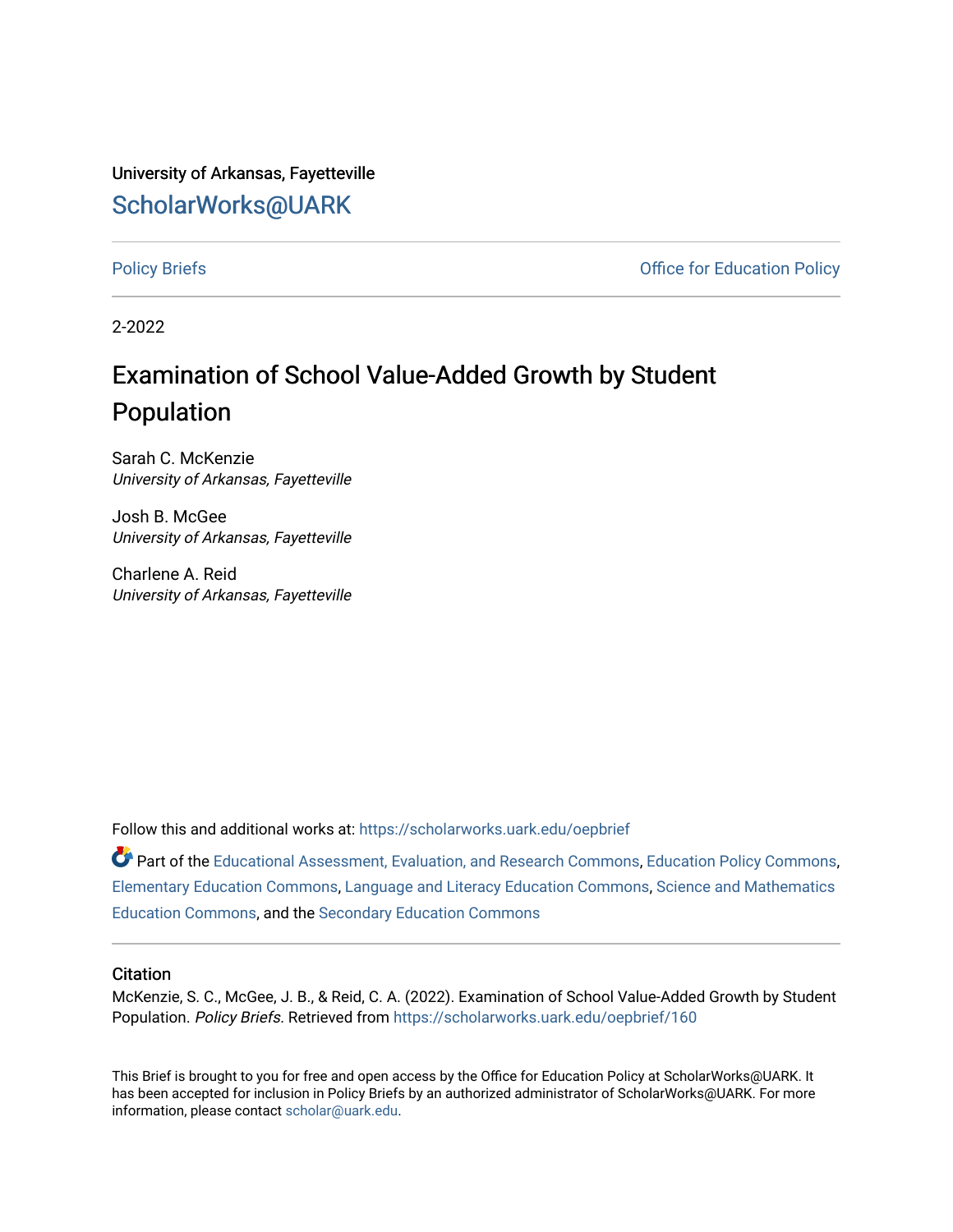# Vol. 19 Issue 1

# **Office for Education Policy**

February 2022

## **Summary Points**

- On average, African American students demonstrate persistently lower school-level academic growth scores in ELA and mathematics than other student populations.
- On average, African American students in elementary grades demonstrated large declines in school-level ELA and math growth scores in 2021.
- The findings are descriptive not causal, so the reasons for low growth scores for African American students are unclear.
- Districts should examine the growth rates of their African American students and make changes to increase African American students' growth and achievement in ELA and math.



# **Examination of School Value-Added Growth by Student Population**

*In this brief, we assess the relationship between Arkansas' school-level value-added content growth scores for student racial and programmatic groups. We find that on average, African American students receive lower growth scores than other student groups, and that African American elementary students demonstrated large drops in growth since COVID.* 

### **Introduction**

Arkansas education stakeholders have a powerful tool to examine how well schools are educating their students. It is not achievement on state assessments, but academic growth. Academic growth is an important measure because it measures how much students have improved given where they started, not just whether students meet grade-level content expectations. Meeting grade level expectations is highly corelated to student demographic characteristics, like poverty, that students experience outside of school.

Academic growth, however, indicates how much students have learned compared to other students across the state with similar test score histories. This allows an apples-toapples comparison of student learning in English Language Arts and mathematics. Whether students are on grade level, well below grade level, or well above grade level, all students can grow academically.

# **This Brief**

- Introduction<sub>P.1</sub>
- **Academic Growth P.1**
- **Content Growth by Race P.3**
- **Content Growth by Program P.4**
- **African American Growth by Grade P.6** 
	- Conclusion P.7

### **Academic Growth**

A part of Arkansas' school accountability system under the Every Student Succeeds Act, academic growth scores are calculated for students in grades 3-10 based on performance on the annual state assessment, ACT Aspire. The growth score calculates how each student's score changed from prior assessments, and then compares that to the growth made by students with similar prior test scores. Student growth values are calculated to have an average score of 80 at each grade level and in each content area.

Student-level growth scores in English Language Arts (ELA) and mathematics are averaged and reported by school and grade level. The school- and grade-level average scores typically range from 70 to 90.

A school-level growth score of 80 reflects that, on average, students at the school made the same improvement in ELA and mathematics as similar students across the state.

A school-level growth score greater than 80 indicates that, on average, students at the school made greater improvement in ELA and mathematics than similar students across the state.

Conversely, a school-level growth score lower than 80 reflects that, on average, students at the school made less improvement in ELA and mathematics than similar students across the state.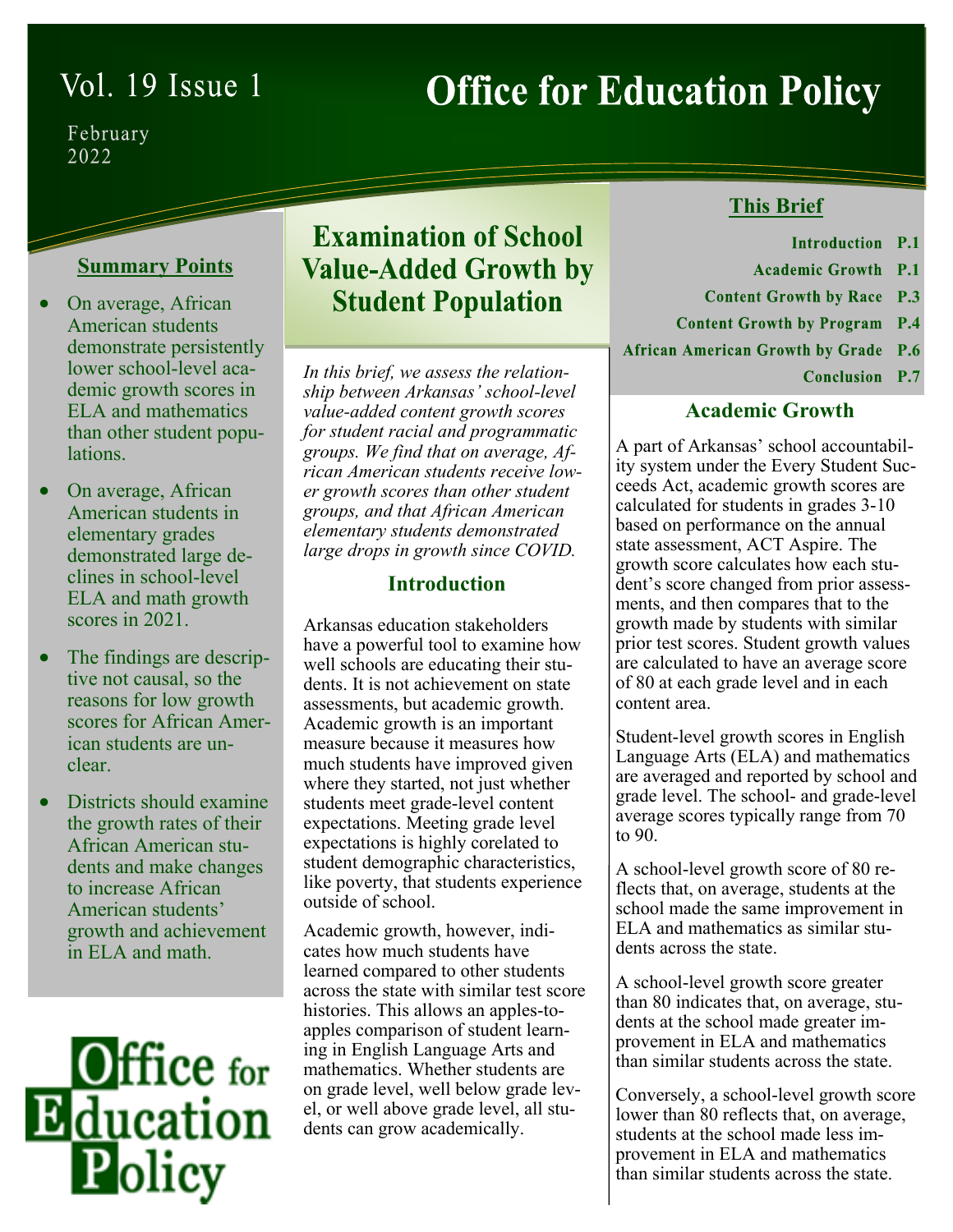*Figure 1: Arkansas' average ELA growth score, math growth score and ELP scores, 2017-18, 2018-19, and 2020-21.*



*Table 1: Arkansas' average school-level ELA and math growth scores, 2017-18, 2018-19, and 2020-21.*

| Grade<br>Year    | <b>ELA</b>    |               |               | <b>Math</b>   |               |               |
|------------------|---------------|---------------|---------------|---------------|---------------|---------------|
|                  | 2017<br>$-18$ | 2018<br>$-19$ | 2020<br>$-21$ | 2017<br>$-18$ | 2018<br>$-19$ | 2020<br>$-21$ |
| $3^{\text{rd}}$  | 80.0          | 80.1          | 79.9          | 80.0          | 80.3          | 79.9          |
| 4 <sup>th</sup>  | 80.0          | 79.9          | 80.3          | 79.9          | 79.9          | 80.0          |
| 5 <sup>th</sup>  | 80.1          | 80.0          | 80.1          | 79.9          | 80.0          | 80.0          |
| $6^{\text{th}}$  | 80.2          | 80.2          | 80.1          | 80.1          | 80.2          | 80.1          |
| 7 <sup>th</sup>  | 80.3          | 80.0          | 80.0          | 80.2          | 80.1          | 80.0          |
| 8 <sup>th</sup>  | 80.2          | 80.1          | 80.1          | 80.2          | 80.1          | 80.0          |
| 9 <sup>th</sup>  | 80.4          | 80.2          | 80.2          | 80.4          | 80.2          | 80.0          |
| $10^{\text{th}}$ | 79.6          |               | 79.3 79.3     | 79.4          | 79.4          | 79.6          |

We can make comparisons about student learning by school across years because the growth values are calculated to have an average of 80 each year. In years like 2021, where the percentage of students meeting grade level achievement expectations decreased substantially throughout the state, growth scores can identify schools in which students decreased less than was typical for Arkansas students with similar test score histories.

Arkansas' school accountability model uses growth in ELA and math for the overall student population, and also incorporates increased language proficiency rates for students learning English. It is important to measure how effective our schools are in supporting students whose first language is not English, but it is not relevant to all schools in the state; fewer than 5% of students are English Learners in the majority of Arkansas schools (63%).

In addition to not being equally applicable to all schools, the English Learner proficiency score is more variable than the ELA and math growth. See Figure 1 for ELA and math statewide average growth scores compared to English Leaner Proficiency scores in 2018, 2019, and 2021.

In light of the inconsistency of ELP scores, we examine just the growth for ELA and mathematics. These scores are relevant to the majority of schools in the state. We use the school-level growth scores for various student populations to examine if there are certain types of students that are not growing academically as much as their peers.

At the student level, the average ELA and math growth score is 80 for each grade level and content area every year. In Table 1, we present the average school-level growth score by grade and content area. When we examine school-level content growth by grade, we find that a score of 80 is the annual average in grades 3-9, while average school-level growth scores for 10th grade tend to be slightly lower in both ELA and math.

#### **Content Growth by Student Race**

Given that statewide average school-level growth is consistent by content area and by grade level we can examine variation in school-level growth in ELA and math by student racial group without concern that there are systematic differences by grade level or content area.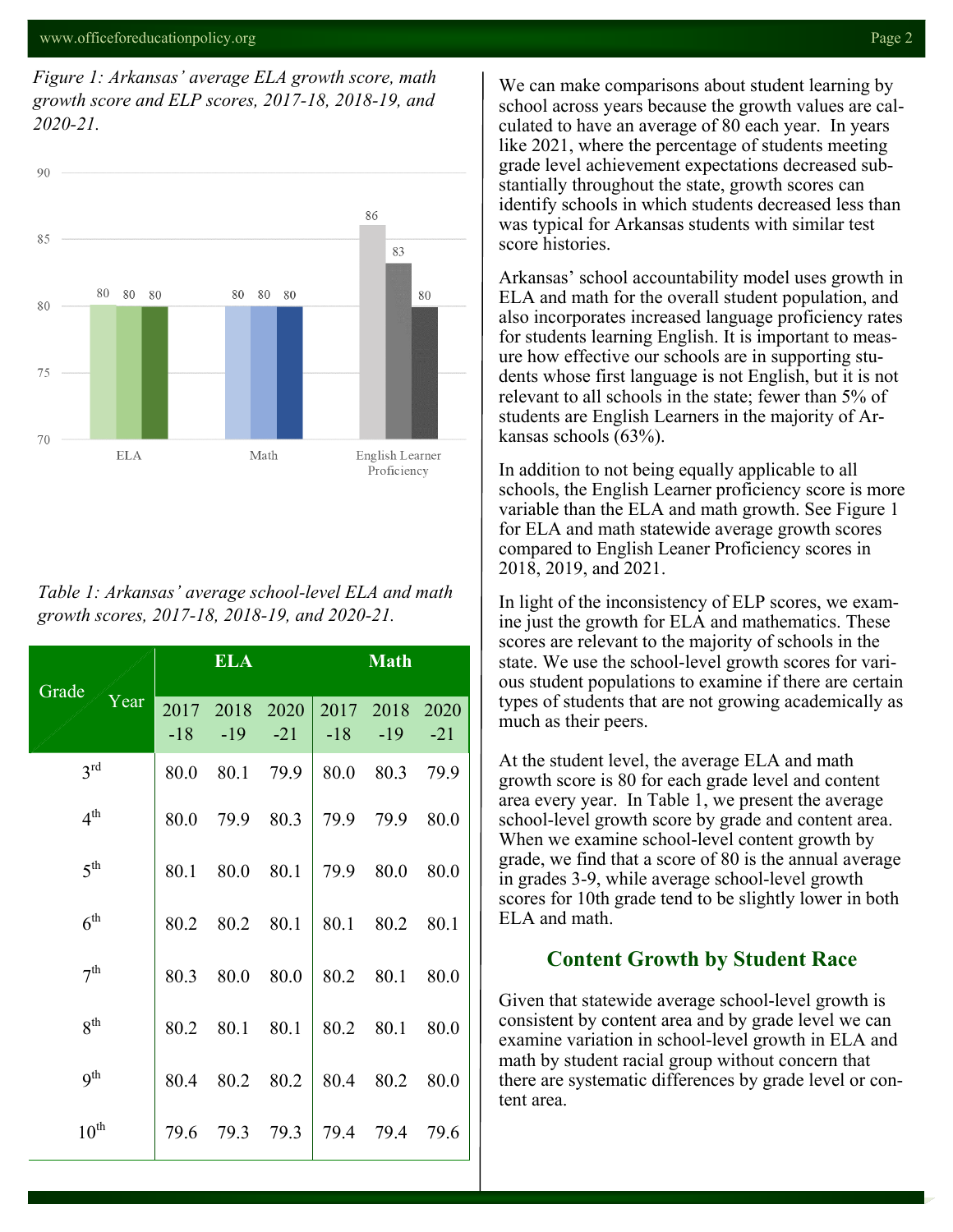#### www.officeforeducationpolicy.org Page 3

We limit our analysis to Caucasian, African American, and Hispanic students, as these are the racial groups with the largest enrollment in Arkansas public schools. About 60% of the student population is Caucasian, 20% of students are African-American, and 18% of students are Hispanic. In Figure 2, we present the average school-level growth scores in ELA by racial group for 2017-18, 2018-19, and 2020-21.

Hispanic students received the highest average school-level growth scores in ELA in each of the three years examined, indicating that Hispanic students in Arkansas schools are consistently making above-average growth in ELA knowledge and skills from one year to the next. Caucasian students have a score just slightly above the annual average of 80, indicated by the red line. African-American students consistently receive the lowest growth scores compared to Caucasian and Hispanic students. At 77.8 in 2021, African-American students' growth in ELA is statistically significantly lower than Caucasian and Hispanic students' ELA growth score. As can be seen in Figure 3, average school-level math growth scores demonstrate a similar pattern, with Hispanic students obtaining the highest average math growth, followed by Caucasian students.

*Figure 2: Average school-level ELA growth score by race, 2017-18, 2018-19, and 2020-21.*



*Figure 3: Average school-level math growth score by race, 2017-18, 2018-19, and 2020-21.*

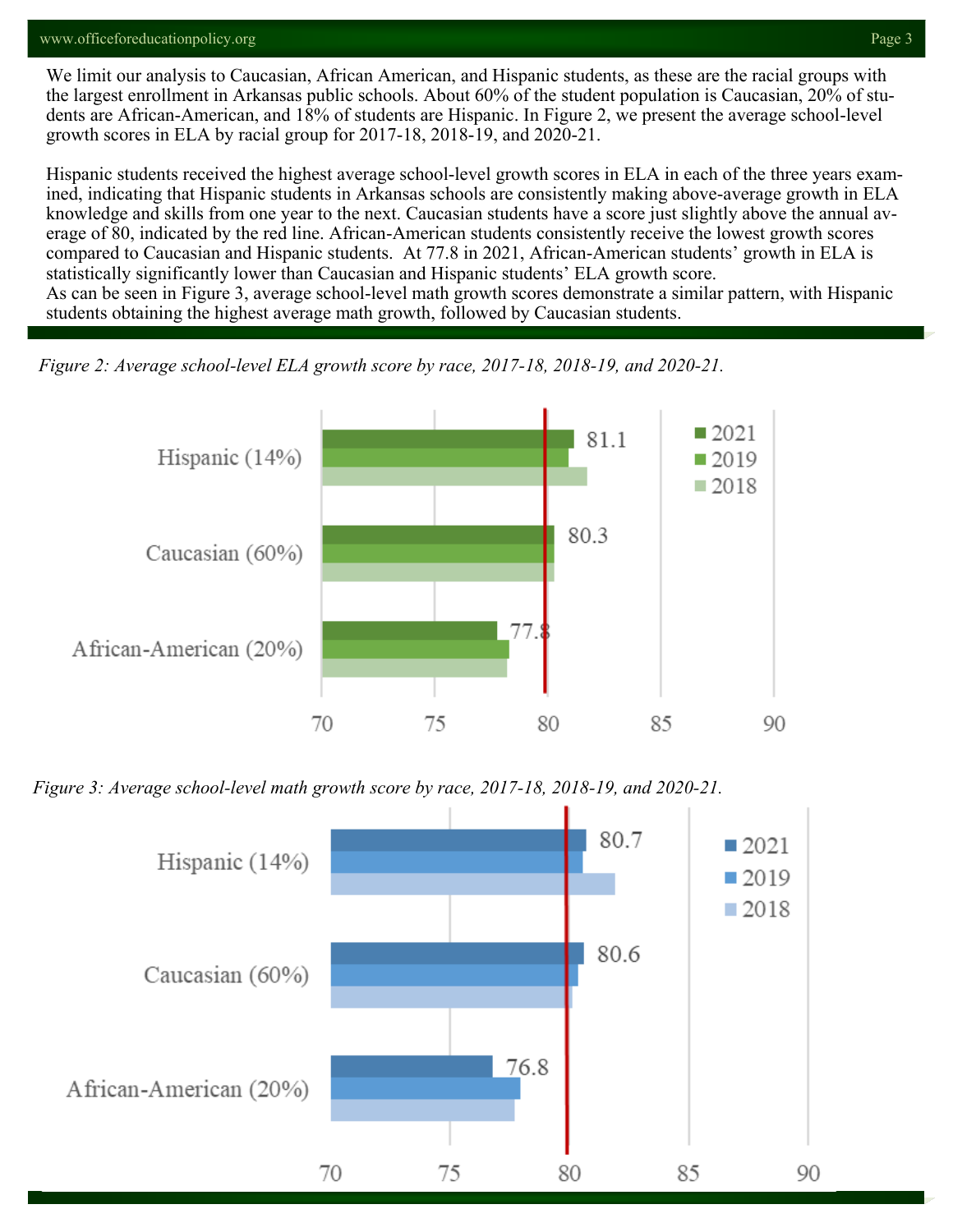As in ELA, African-American students consistently receive the lowest math growth scores compared to Caucasian and Hispanic students. At 76.8 in 2021, these students' growth in math is statistically significantly lower than Caucasian and Hispanic students' growth score.

#### **Content Growth by Program Participation**

We next examine school-level average ELA and math growth scores by student program participation, including Economically Disadvantaged, English Learners, Students with Disabilities, and Gifted and Talented. Average school-level ELA growth scores are presented in Figures 4. Current English Learners, who are students receiving support in learning to speak, listen, read, and write in English, demonstrated the highest growth in ELA in all year examined. Although some stakeholders believe that it is more difficult for high achieving students to demonstrate growth, the consistently above-average ELA growth of students identified as Gifted and Talented indicates that this perception is untrue. Non-economically disadvantaged students, Migrant students, and students from military connected families also demonstrate higher than average ELA growth.

Children in foster care, students without disabilities, and non-English learners demonstrate average growth. Prior to 2021, students who had leaner English and were exited from the English Leaner program demonstrated higher than average growth, but in 2021 their growth in ELA was average.

Student groups that consistently demonstrate below average growth in ELA are economically disadvantaged, students with disabilities, and homeless students. The growth of these student groups, however, is near average growth.

*Figure 4: Average school-level ELA growth score by student programs, 2017-18, 2018-19, and 2020-21.*

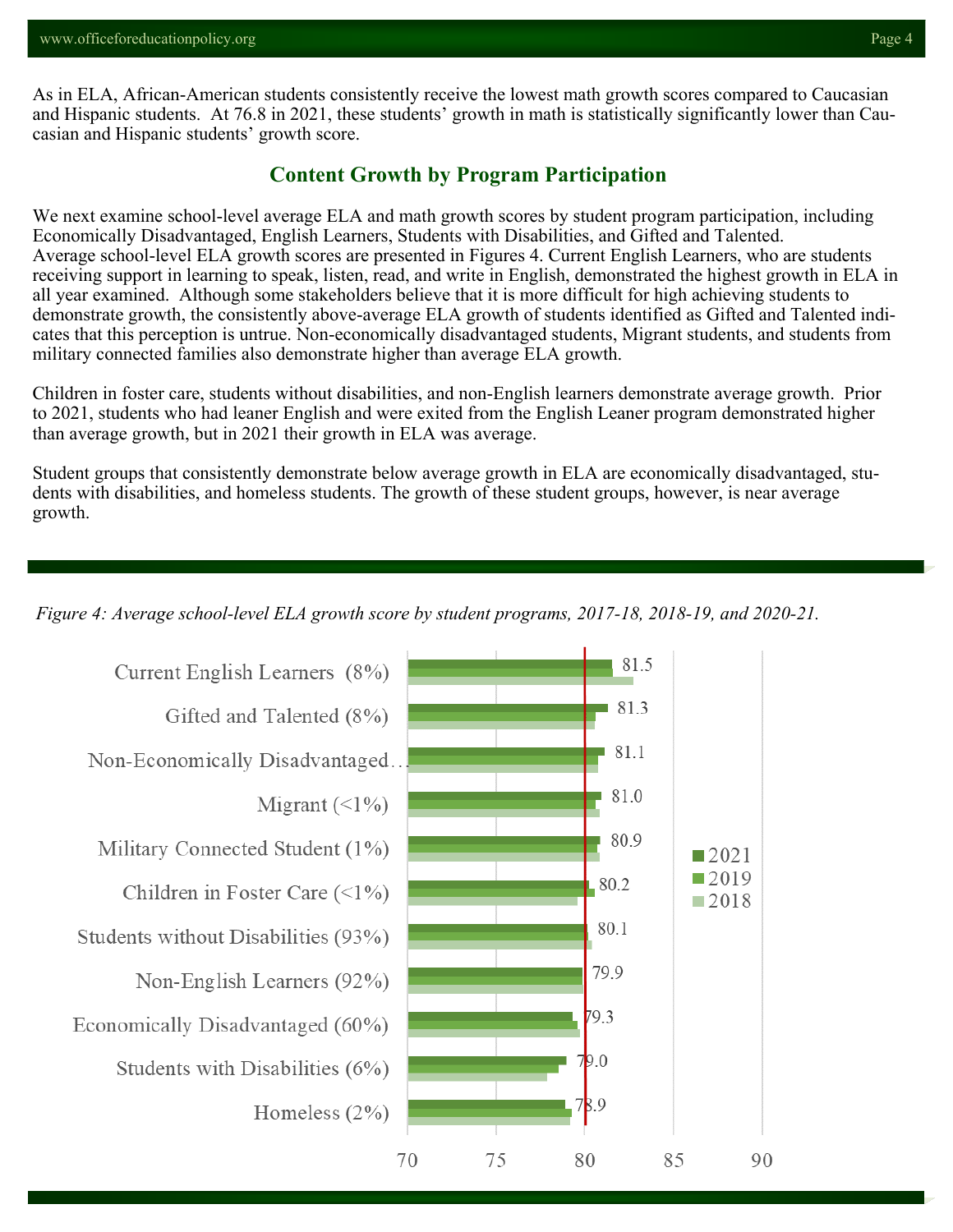In math, Gifted and Talented students consistently received the highest growth scores over the years examined. This reinforces that higher achieving students can also demonstrate growth, with the average school-level math growth score for G/T students a standard deviation about the state average of 80. Non-economically disadvantaged students, current English Learners, students from military connected families, and migrant students consistently demonstrate greater than average increases in their math ability and skills.

Children in foster care, students without disabilities, and non-English learners demonstrate average growth in math.

Similar to ELA growth, student groups that consistently demonstrate below average growth in math are students with disabilities, economically disadvantaged students, and homeless students. In 2021, however, the math growth of students with disabilities was essentially the same as the average for the state.

While there is variation in growth scores between student racial and program groups, the student group with the lowest average growth score is African Americans.

*Figure 5: Average school-level math growth score by student programs, 2017-18, 2018-19, and 2020-21.*

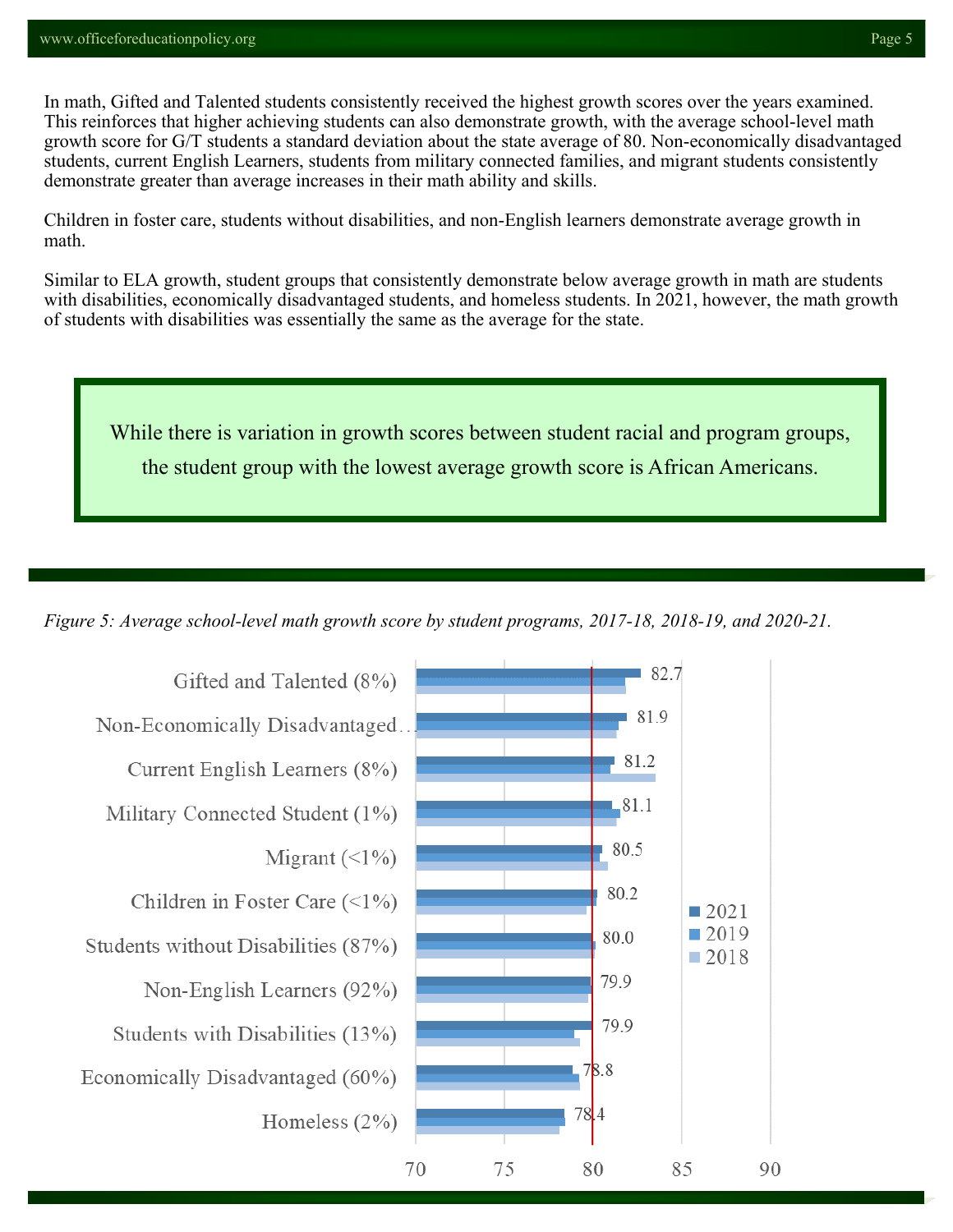#### **African-American Growth by Grade**

Each year, student growth in ELA and math is calculated to have an average score of 80 for each grade across the state. Examining the growth scores by grade for African American students can identify if growth in ELA and math is particularly low in specific grade levels or certain years.

Average school-level ELA growth scores for African-American students are presented by grade for 2017-18, 2018-18 and 2020-21 in Figure 6. In all grade levels, African-American growth in ELA is below the state average of 80, indicated by the red line. Average ELA growth scores for African American students declined in 2021 in 3rd, 4th, and 6th grades. The lowest growth scores are in 3rd grade, with a score of 75.4 about 2 standard deviations below average 3rd grade ELA growth for all students in the state.

Average school-level math growth scores for African-American students are presented by grade for 2017-18, 2018-18 and 2020-21in Figure 7. In all grade levels, African-American growth in math is below the state average of 80, indicated by the red line. Average math growth scores for African American students declined in 2021 for 3rd-7th grades, with particularly large declines in 3rd and 4th grades. The lowest growth scores in 2021 were in 3rd and 4th grades, with values greater than 2 standard deviations below statewide average math growth.

*Figure 6: Average school-level ELA growth score for African American students, by grade, 2017-18, 2018-19, and 2020-21.*



*Figure 7: Average school-level math growth score for African American students, by grade, 2017-18, 2018-19, and 2020-21.*